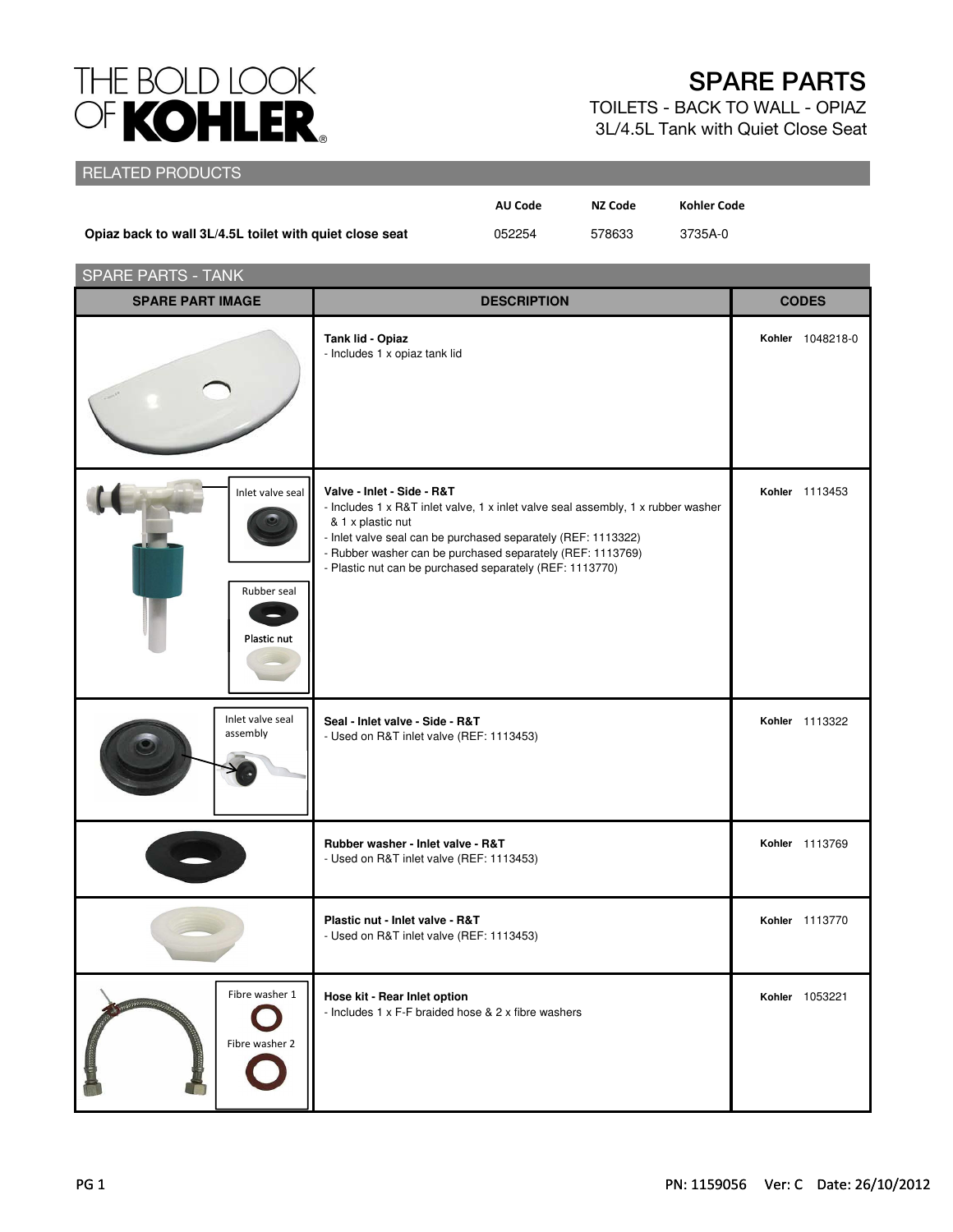| Fibre washer<br>Plastic washer<br>Metal nut                                                      | Hose kit - Bottom Inlet option<br>- Includes 1 x braided hose F-M, 1 x metal nut, 1 x plastic washer &<br>1 x fibre washer                                                                                                                            | Kohler 1053220 |
|--------------------------------------------------------------------------------------------------|-------------------------------------------------------------------------------------------------------------------------------------------------------------------------------------------------------------------------------------------------------|----------------|
|                                                                                                  | <b>Bung - Bottom inlet</b><br>- Includes plastic bung, rubber washer & plastic nut                                                                                                                                                                    | Kohler 1053193 |
| Outlet valve seal<br>Tappered rubber<br>washer<br>Rubber washer<br>Plastic washer<br>Plastic nut | Outlet valve - R&T<br>- Includes 1 x outlet valve, 1 x outlet valve seal, 1 x tappered seal washer,<br>1 x rubber washer, 1 x plastic washer & 1 x plastic nut,<br>- Outlet valve seal can be purchased separately (REF: 1113323)                     | Kohler 1101584 |
|                                                                                                  | Seal - Outlet valve - R&T<br>- Used on R&T outlet valve (REF: 1101584)                                                                                                                                                                                | Kohler 1113323 |
| Plastic nut<br>Push rod assembly                                                                 | DISCONTINUED: Flush button assembly - Raised<br>- Includes 1 x button housing, 2 x buttons, 2 x push rods & 1 x plastic nut<br>- Push rod assembly can be purchased separately (REF: 1103320)<br>(DISCONTINUED - Replaced by part 1206191 as of 2013) | Kohler 1102601 |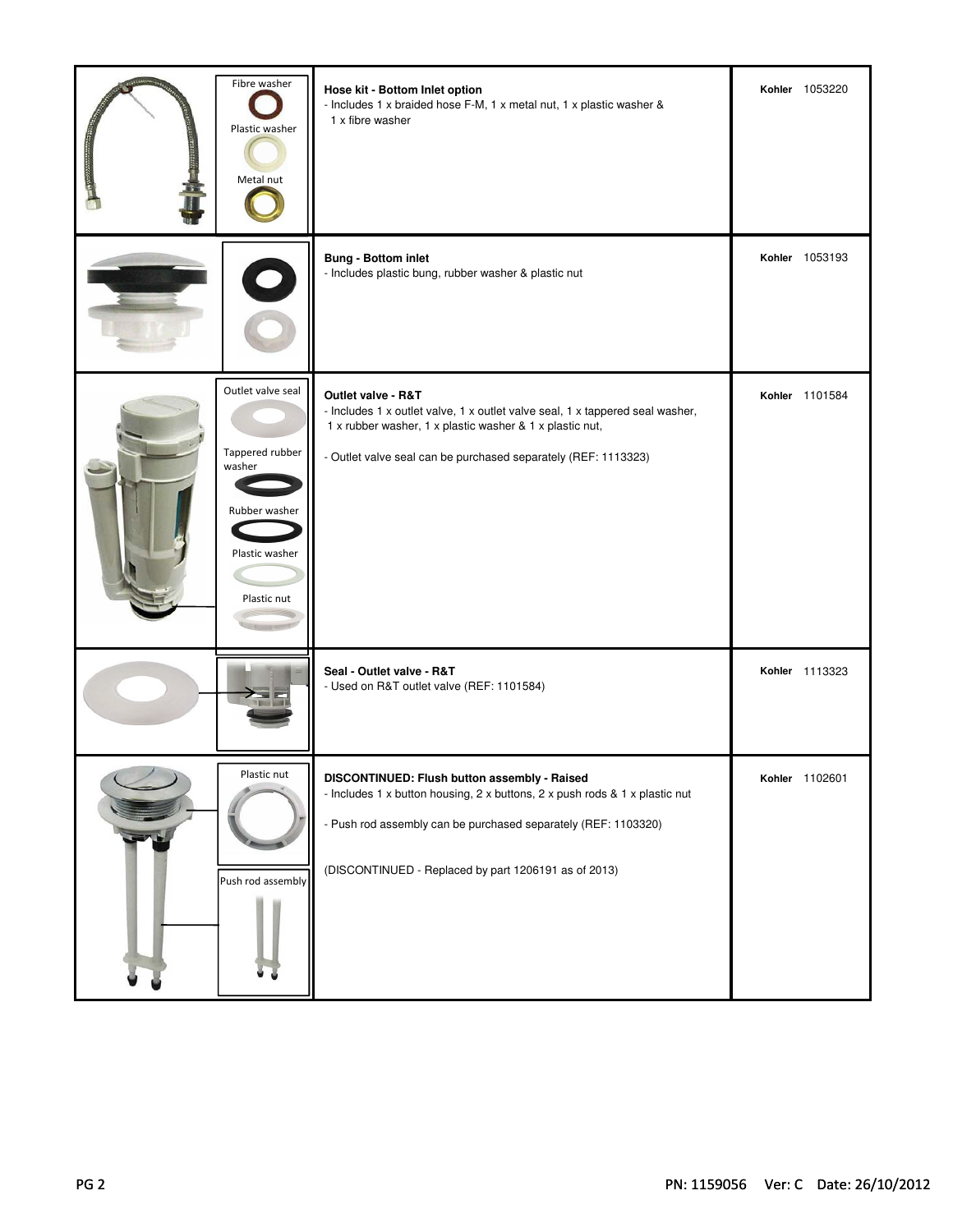| Flush button<br>assembly                      | DISCONTINUED: Push rods - Flush button assembly - Raised<br>- Includes 2 x push rods, 1 x connector & 2 x rubber tips<br>- Used on R&T flush button assembly (REF: 1102601)<br>(DISCONTINUED - Replaced by part 1206191 as of 2013) | Kohler 1103320 |
|-----------------------------------------------|-------------------------------------------------------------------------------------------------------------------------------------------------------------------------------------------------------------------------------------|----------------|
| Plastic nut<br>Push rod assembly              | Flush button assembly - Low Profile<br>- Includes 1 x button housing, 2 x buttons, 2 x push rods & 1 x plastic nut<br>- Push rod assembly can be purchased separately (REF: 1208135)                                                | Kohler 1206191 |
| Flush button<br>assembly                      | Push rods - Flush button assembly - Low Profile<br>- Includes 2 x push rods, 1 x connector & 2 x rubber tips<br>- Used on R&T flush button assembly (REF: 1206191)                                                                  | Kohler 1208135 |
|                                               | Valve - Water shutoff (Back to wall only)<br>- Includes valve, nut, spring washer & plastic sleeve                                                                                                                                  | Kohler 1053218 |
| Fibre washer<br>Metal washer<br>Rubber washer | Fixing kit - Tank to pan - Opiaz<br>- Includes 2 x bolts, 2 x rubber washers, 2 x metal washers,<br>2 x small fibre washers                                                                                                         | Kohler 1054659 |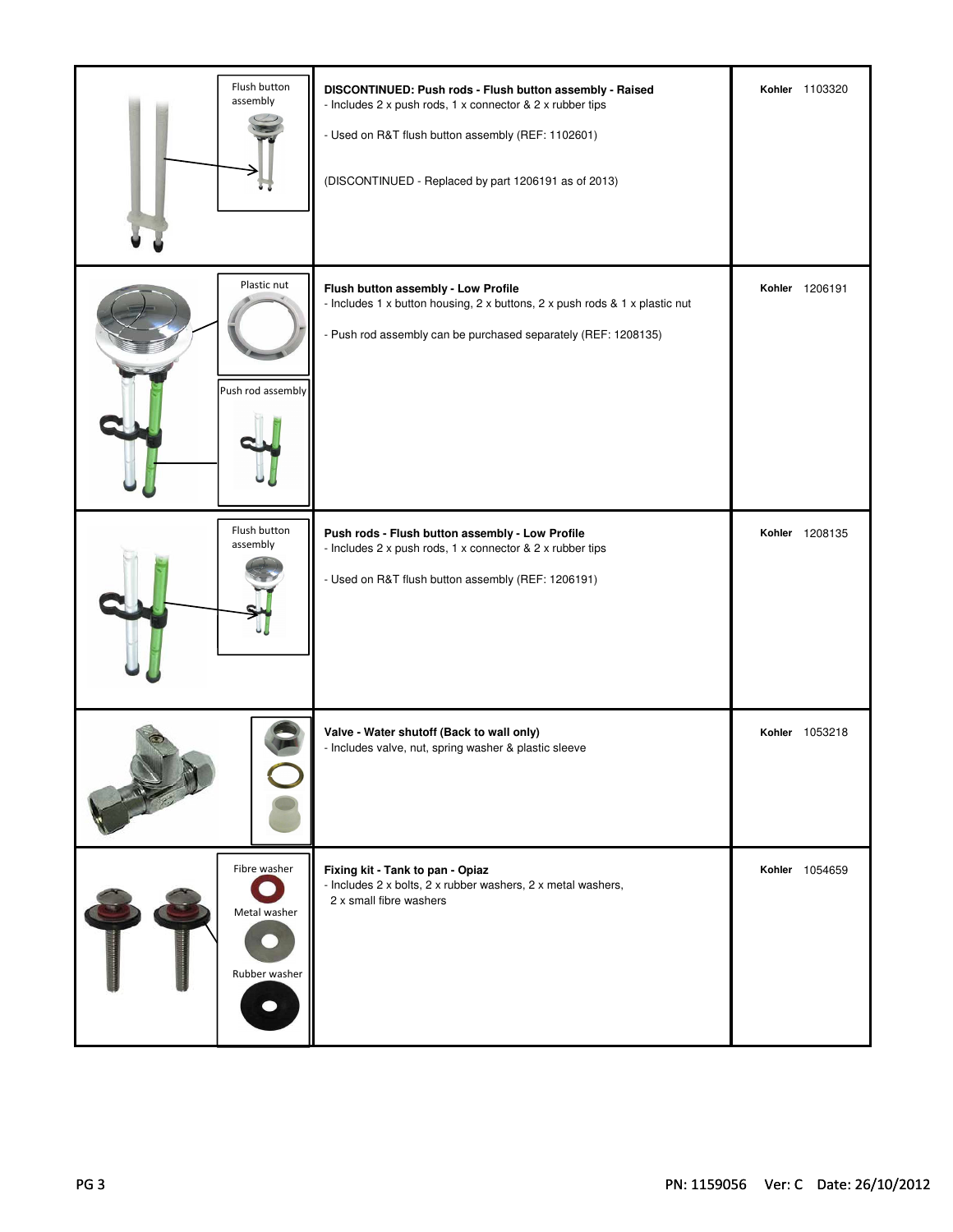| <b>SPARE PARTS - PAN</b> |                                                                                                                                                                                          |                  |  |  |
|--------------------------|------------------------------------------------------------------------------------------------------------------------------------------------------------------------------------------|------------------|--|--|
| <b>SPARE PART IMAGE</b>  | <b>DESCRIPTION</b>                                                                                                                                                                       | <b>CODES</b>     |  |  |
|                          | Fixing kit - Pan to floor - With brackets<br>- Includes 2 x brackets, 2 x bolts, 2 x screws, 2 x washers, 2 x anchors &<br>2 x plastic sleeves                                           | Kohler 1096334   |  |  |
| Waste pipe seal          | Vario trap<br>- Includes 1 x vario trap, 1 x wall attachment, 1 x waste outlet seal<br>& 1 x floor waste pipe seal<br>- Floor waste pipe seal can be purchased separately (REF: 1060803) | Kohler 12503A-NA |  |  |
|                          | Seal - Collar - Floor waste pipe<br>- Used on vario trap (REF: 12503A-NA)                                                                                                                | Kohler 1060803   |  |  |

| <b>SPARE PARTS - SEAT (Plastic Hinge)</b> |             |                                                                                     |                |
|-------------------------------------------|-------------|-------------------------------------------------------------------------------------|----------------|
| <b>SPARE PART IMAGE</b>                   |             | <b>DESCRIPTION</b>                                                                  | <b>CODES</b>   |
| Top view                                  | Bottom view | <b>Bumper kit - Opiaz</b><br>- Includes 2 x round bumpers & 4 x rectangular bumpers | Kohler 1121371 |
|                                           |             |                                                                                     |                |
|                                           |             | Hinge bolts - Plastic hinge - Opiaz<br>- Includes 2 x bolts & 2 x washers           | Kohler 1021449 |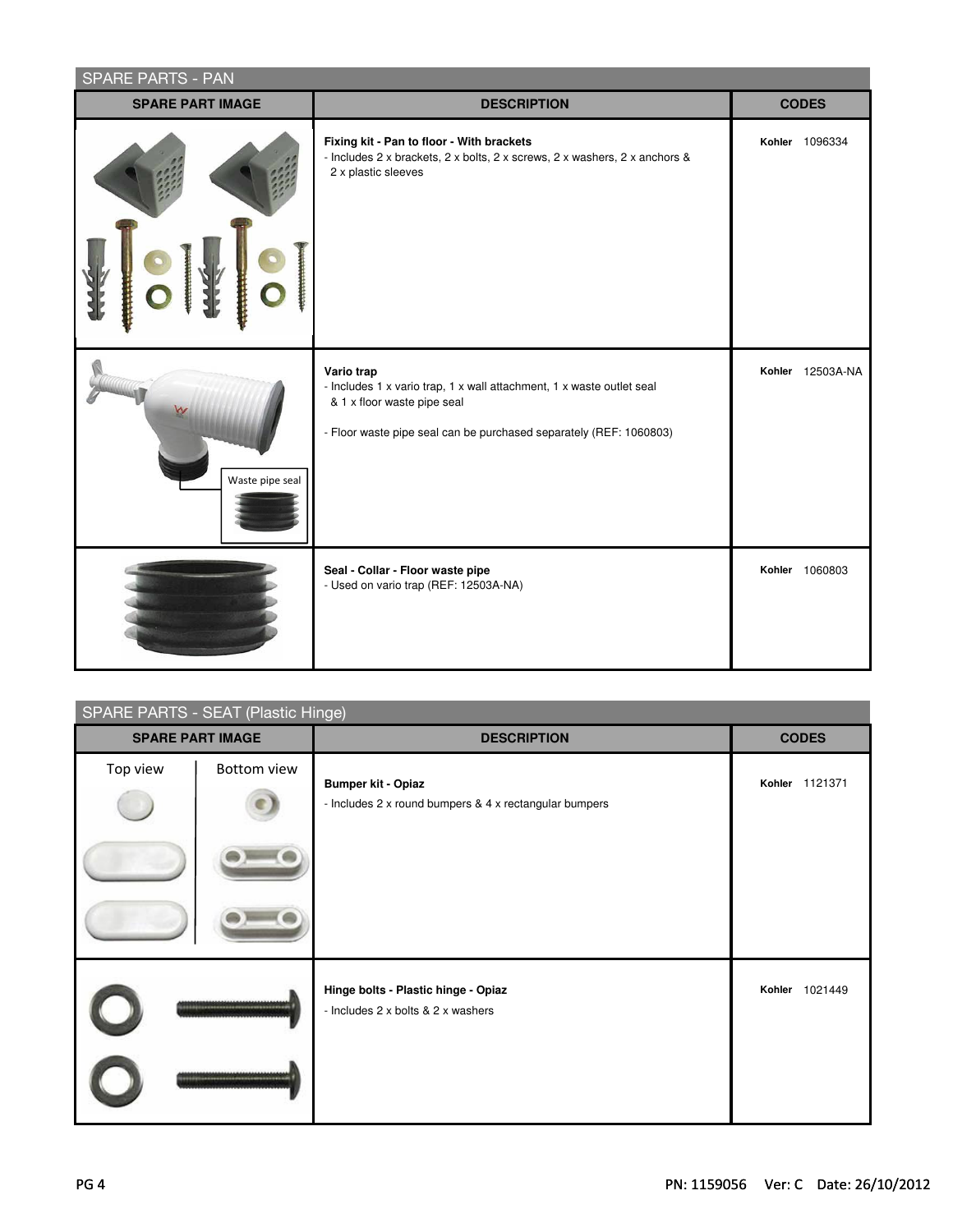|  | Hinge plates - Plastic hinge - Opiaz<br>- Includes 2 x plastic hinge plates | Kohler | 1067242 |
|--|-----------------------------------------------------------------------------|--------|---------|
|  |                                                                             |        |         |

| SPARE PARTS - SEAT (Metal Hinge) |                                                                                                                                 |                |  |
|----------------------------------|---------------------------------------------------------------------------------------------------------------------------------|----------------|--|
| <b>SPARE PART IMAGE</b>          | <b>DESCRIPTION</b>                                                                                                              | <b>CODES</b>   |  |
| Top view<br><b>Bottom view</b>   | <b>Bumper kit - Opiaz</b><br>- Includes 2 x round bumpers & 4 x rectangular bumpers                                             | Kohler 1121371 |  |
|                                  | <b>Toggle</b><br>- Includes 1 x toggle                                                                                          | Kohler 1071559 |  |
| Top view<br>Side view            | Hinge Kit - 50mm - Quiet close - metal<br>- Includes 2 x hinge bolts, 2 x covers, 2 x seals, 2 x Hinge plate &<br>1 x allen key | Kohler 1150399 |  |
| MT15K 0306                       | Damper - Quiet Close - Left hand side - Green                                                                                   | Kohler 1112831 |  |
|                                  | Damper - Quiet Close - Right hand side - White                                                                                  | Kohler 1112832 |  |